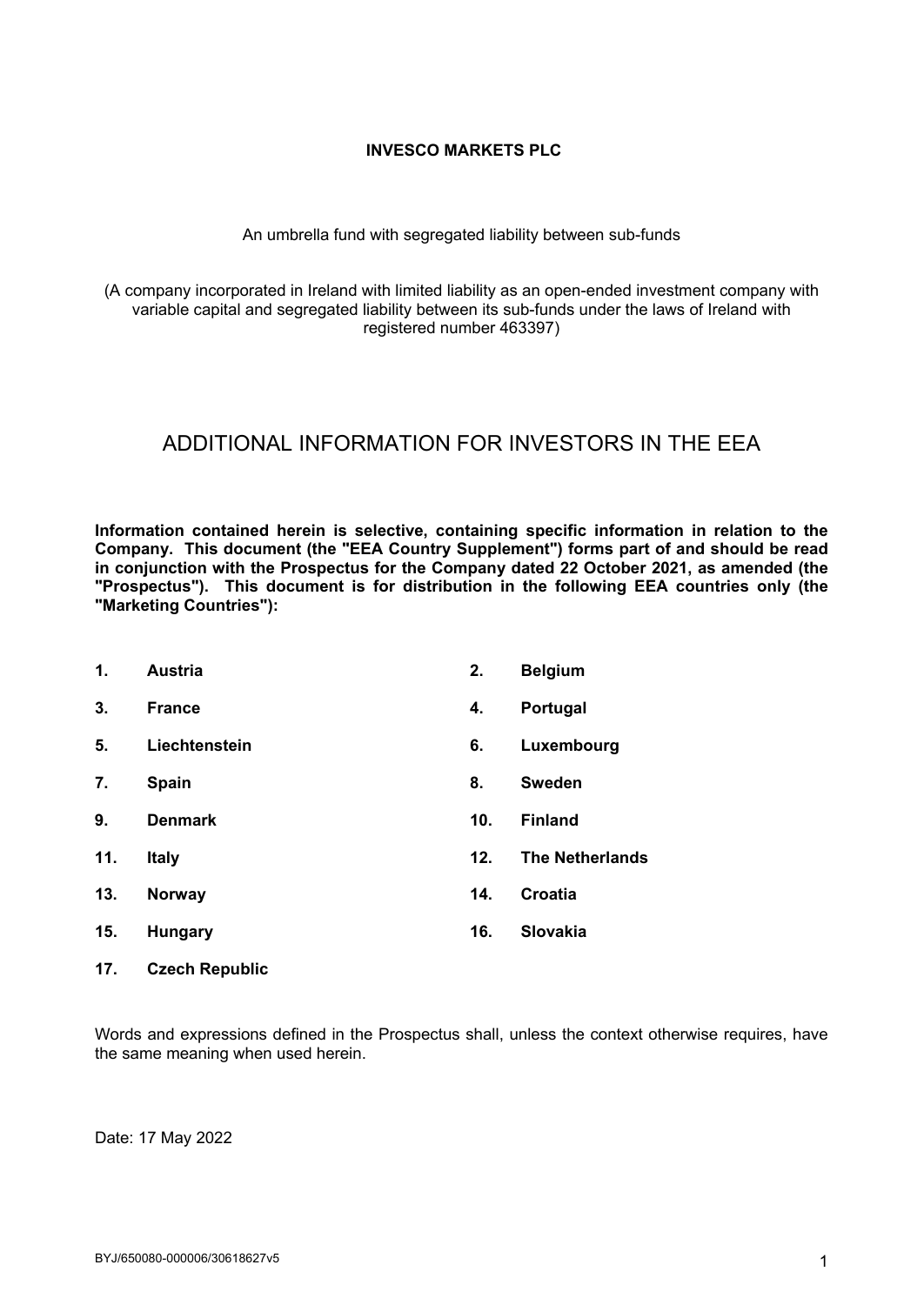# **1 The Company**

The Company has notified the competent authorities of its intention to sell Shares of the subfunds of the Company identified below (each a "Sub-Fund") in the following Marketing Countries:

| Sub-Fund(s)                                                             | <b>Marketing Countries</b>                                                                                                                                             |
|-------------------------------------------------------------------------|------------------------------------------------------------------------------------------------------------------------------------------------------------------------|
| Invesco Bloomberg Commodity Ex-Agriculture<br><b>UCITS ETF</b>          | Austria, Denmark, Spain, Finland, France,<br>Italy, Luxembourg, Netherlands, Norway,<br>Portugal, Sweden                                                               |
| <b>Invesco Bloomberg Commodity UCITS ETF</b>                            | Austria, Spain, Finland, France, Italy,<br>Liechtenstein, Luxembourg, Netherlands,<br>Sweden,<br>Norway,<br>Portugal,<br>Czech<br>Republic, Croatia, Hungary, Slovakia |
| <b>Invesco Commodity Composite UCITS ETF</b>                            | Austria, Denmark, Spain, Finland, France,<br>Italy, Luxembourg, Netherlands, Norway,<br>Portugal, Sweden                                                               |
| Invesco Communications S&P US Select<br><b>Sector UCITS ETF</b>         | Austria, Denmark, Spain, Finland, France,<br>Italy, Luxembourg, Netherlands, Norway,<br>Portugal, Sweden                                                               |
| Invesco Consumer Discretionary S&P US<br><b>Select Sector UCITS ETF</b> | Austria, Denmark, Spain, Finland, France,<br>Italy, Luxembourg, Netherlands, Norway,<br>Portugal, Sweden                                                               |
| Invesco Consumer Staples S&P US Select<br><b>Sector UCITS ETF</b>       | Austria, Denmark, Spain, Finland, France,<br>Italy, Luxembourg, Netherlands, Norway,<br>Portugal, Sweden                                                               |
| Invesco Energy S&P US Select Sector UCITS<br><b>ETF</b>                 | Austria, Denmark, Spain, Finland, France,<br>Italy, Luxembourg, Netherlands, Norway,<br>Portugal, Sweden                                                               |
| Invesco EURO STOXX 50 UCITS ETF                                         | Austria, Denmark, Spain, Finland, France,<br>Liechtenstein, Luxembourg,<br>Italy,<br>Netherlands, Norway, Portugal, Sweden                                             |
| Invesco EURO STOXX Optimised Banks<br><b>UCITS ETF</b>                  | Austria, Denmark, Spain, Finland, France,<br>Italy, Luxembourg, Netherlands, Norway,<br>Portugal, Sweden                                                               |
| Invesco Financials S&P US Select Sector<br><b>UCITS ETF</b>             | Austria, Denmark, Spain, Finland, France,<br>Italy, Luxembourg, Netherlands, Norway,<br>Portugal, Sweden                                                               |
| Invesco FTSE 100 UCITS ETF                                              | Austria, Denmark, Spain, Finland, France,<br>Italy, Luxembourg, Netherlands, Norway,<br>Portugal, Sweden                                                               |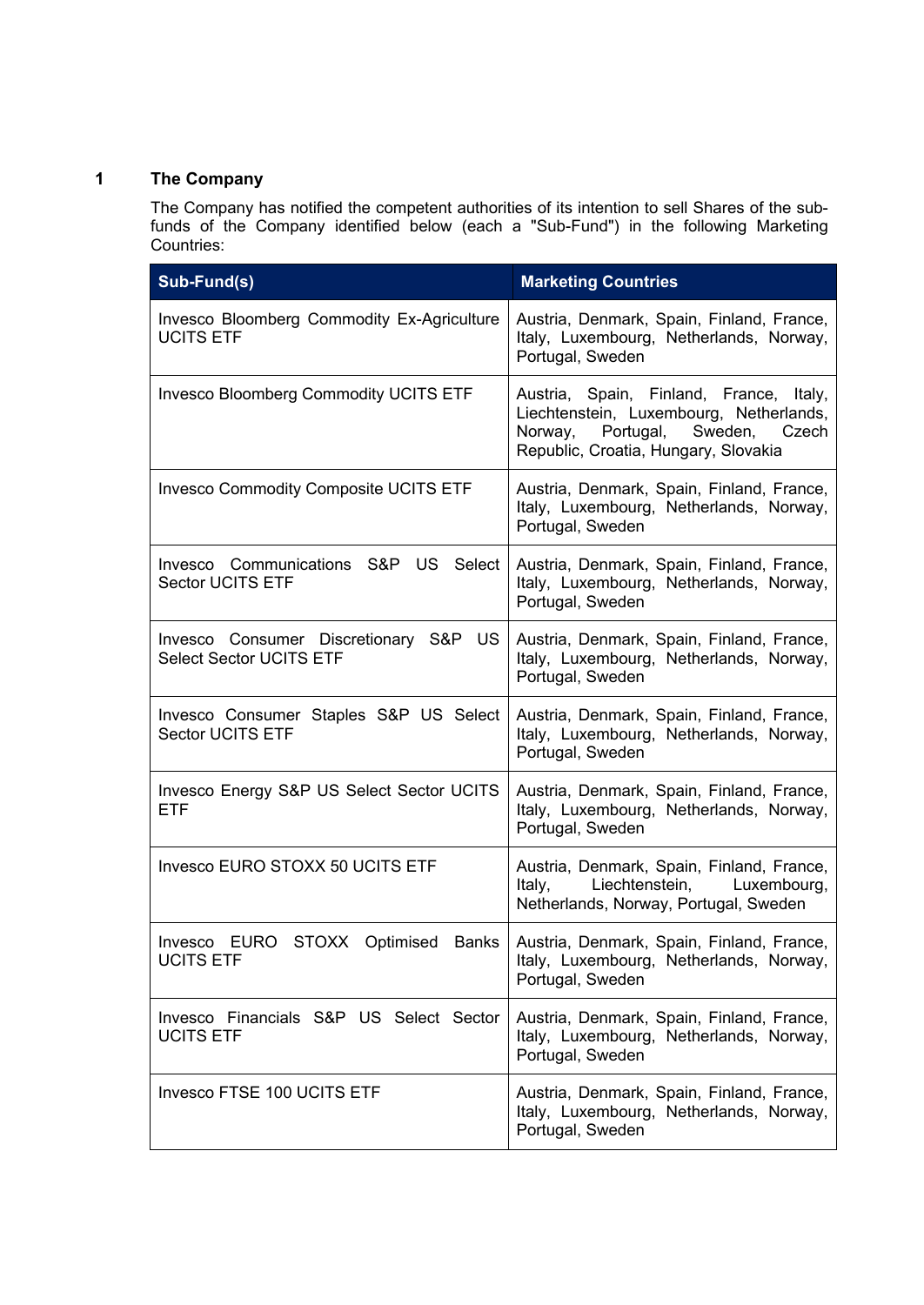| <b>Invesco FTSE 250 UCITS ETF</b>                                                          | Austria, Denmark, Spain, Finland, France,<br>Italy, Luxembourg, Netherlands, Norway,<br>Portugal, Sweden                      |
|--------------------------------------------------------------------------------------------|-------------------------------------------------------------------------------------------------------------------------------|
| Invesco Goldman Sachs Equity Factor Index<br>Emerging Markets UCITS ETF (GS EFI EM<br>ETF) | Austria, Denmark, Spain, Finland, France,<br>Italy, Luxembourg, Netherlands, Norway,<br>Portugal, Sweden                      |
| Invesco Goldman Sachs Equity Factor Index<br><b>Europe UCITS ETF</b>                       | Austria, Denmark, Spain, Finland, France,<br>Italy, Luxembourg, Netherlands, Norway,<br>Portugal, Sweden                      |
| Invesco Goldman Sachs Equity Factor Index<br><b>World UCITS ETF</b>                        | Austria, Denmark, Spain, Finland, France,<br>Italy, Luxembourg, Netherlands, Norway,<br>Portugal, Sweden                      |
| Invesco Health Care S&P US Select Sector<br><b>UCITS ETF</b>                               | Austria, Denmark, Spain, Finland, France,<br>Italy, Luxembourg, Netherlands, Norway,<br>Portugal, Sweden                      |
| Invesco Industrials S&P US Select Sector<br><b>UCITS ETF</b>                               | Austria, Denmark, Spain, Finland, France,<br>Italy, Luxembourg, Netherlands, Norway,<br>Portugal, Sweden                      |
| Invesco JPX-Nikkei 400 UCITS ETF                                                           | Austria, Denmark, Spain, Finland, France,<br>Italy, Luxembourg, Netherlands, Norway,<br>Portugal, Sweden                      |
| Invesco KBW NASDAQ FinTech UCITS ETF                                                       | Austria, Denmark, Spain, Finland, France,<br>Liechtenstein, Luxembourg,<br>Italy,<br>Netherlands, Norway, Portugal, Sweden    |
| Invesco Materials S&P US Select Sector<br><b>UCITS ETF</b>                                 | Austria, Denmark, Spain, Finland, France,<br>Italy, Luxembourg, Netherlands, Norway,<br>Portugal, Sweden                      |
| Invesco Morningstar US Energy Infrastructure<br><b>MLP UCITS ETF</b>                       | Austria, Belgium, Denmark, Spain, Finland,<br>France, Italy, Luxembourg, Netherlands,<br>Norway, Portugal, Sweden             |
| <b>Invesco MSCI Emerging Markets UCITS ETF</b>                                             | Austria, Denmark, Spain, Finland, France,<br>Liechtenstein,<br>Luxembourg,<br>Italy,<br>Netherlands, Norway, Portugal, Sweden |
| Invesco MSCI Europe ex-UK UCITS ETF                                                        | Austria, Denmark, Spain, Finland, France,<br>Italy, Luxembourg, Netherlands, Norway,<br>Portugal, Sweden                      |
| <b>Invesco MSCI Europe UCITS ETF</b>                                                       | Austria, Denmark, Spain, Finland, France,<br>Italy, Luxembourg, Netherlands, Norway,<br>Portugal, Sweden                      |
| <b>Invesco MSCI Europe Value UCITS ETF</b>                                                 | Austria, Denmark, Spain, Finland, France,<br>Italy, Luxembourg, Netherlands, Norway,                                          |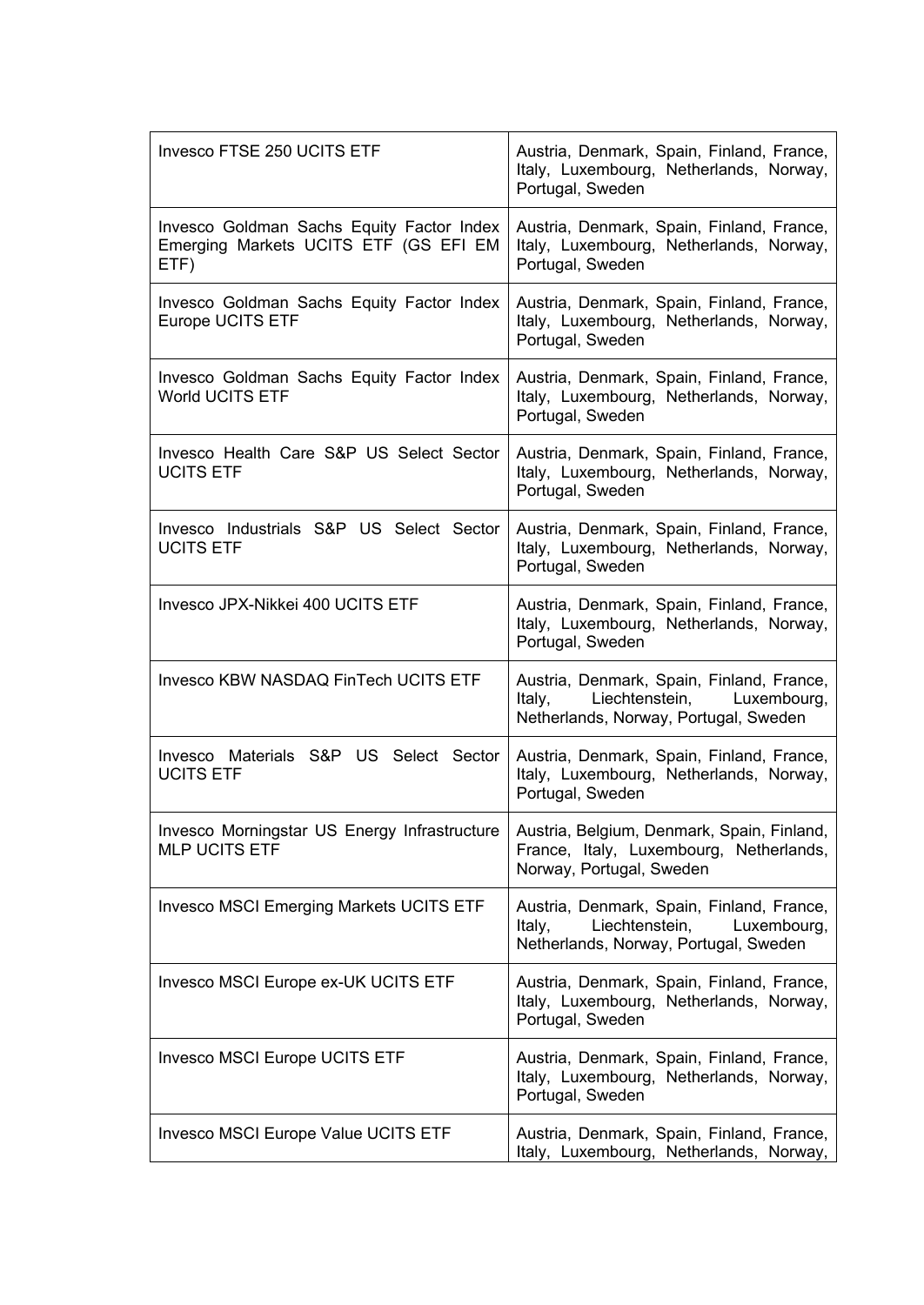|                                                              | Portugal, Sweden                                                                                                                                                                         |
|--------------------------------------------------------------|------------------------------------------------------------------------------------------------------------------------------------------------------------------------------------------|
| Invesco MSCI Japan UCITS ETF                                 | Austria, Denmark, Spain, Finland, France,<br>Italy, Luxembourg, Netherlands, Norway,<br>Portugal, Sweden                                                                                 |
| <b>Invesco MSCI Kuwait UCITS ETF</b>                         | Austria, Denmark, Spain, Finland, France,<br>Italy, Luxembourg, Netherlands, Norway,<br>Portugal, Sweden                                                                                 |
| <b>Invesco MSCI Saudi Arabia UCITS ETF</b>                   | Austria, Denmark, Spain, Finland, France,<br>Italy, Luxembourg, Netherlands, Norway,<br>Portugal, Sweden                                                                                 |
| <b>Invesco MSCI USA UCITS ETF</b>                            | Austria, Denmark, Spain, Finland, France,<br>Liechtenstein, Luxembourg,<br>Italy,<br>Netherlands, Norway, Portugal, Sweden                                                               |
| <b>Invesco MSCI World UCITS ETF</b>                          | Austria, Denmark, Spain, Finland, France,<br>Liechtenstein, Luxembourg,<br>Italy,<br>Netherlands, Norway, Portugal, Sweden                                                               |
| Invesco NASDAQ-100 Swap UCITS ETF                            | Austria, Denmark, Spain, Finland, France,<br>Italy,<br>Liechtenstein,<br>Luxembourg,<br>Netherlands, Norway, Portugal, Sweden                                                            |
| <b>Invesco NASDAQ Biotech UCITS ETF</b>                      | Austria, Denmark, Spain, Finland, France,<br>Liechtenstein, Luxembourg,<br>Italy,<br>Netherlands, Norway, Portugal, Sweden                                                               |
| <b>Invesco RDX UCITS ETF</b>                                 | Austria, Denmark, Spain, Finland, France,<br>Italy, Luxembourg, Netherlands, Norway,<br>Portugal, Sweden                                                                                 |
| Invesco Real Estate S&P US Select Sector<br><b>UCITS ETF</b> | Austria, Denmark, Spain, Finland, France,<br>Italy, Luxembourg, Netherlands, Norway,<br>Portugal, Sweden                                                                                 |
| Invesco Russell 2000 UCITS ETF                               | Austria, Denmark, Spain, Finland, France,<br>Italy, Luxembourg, Netherlands, Norway,<br>Portugal, Sweden                                                                                 |
| Invesco S&P 500 UCITS ETF                                    | Austria, Denmark, Spain, Finland, France,<br>Liechtenstein,<br>Italy,<br>Luxembourg,<br>Netherlands, Norway, Portugal, Sweden                                                            |
| Invesco S&P 500 ESG UCITS ETF                                | Austria, Denmark, Spain, Finland, France,<br>Liechtenstein,<br>Luxembourg,<br>Italy,<br>Netherlands, Norway, Portugal, Sweden,<br>Czech<br>Croatia,<br>Republic,<br>Hungary,<br>Slovakia |
| Invesco S&P SmallCap 600 UCITS ETF                           | Austria, Denmark, Spain, Finland, France,<br>Italy, Luxembourg, Netherlands, Norway,                                                                                                     |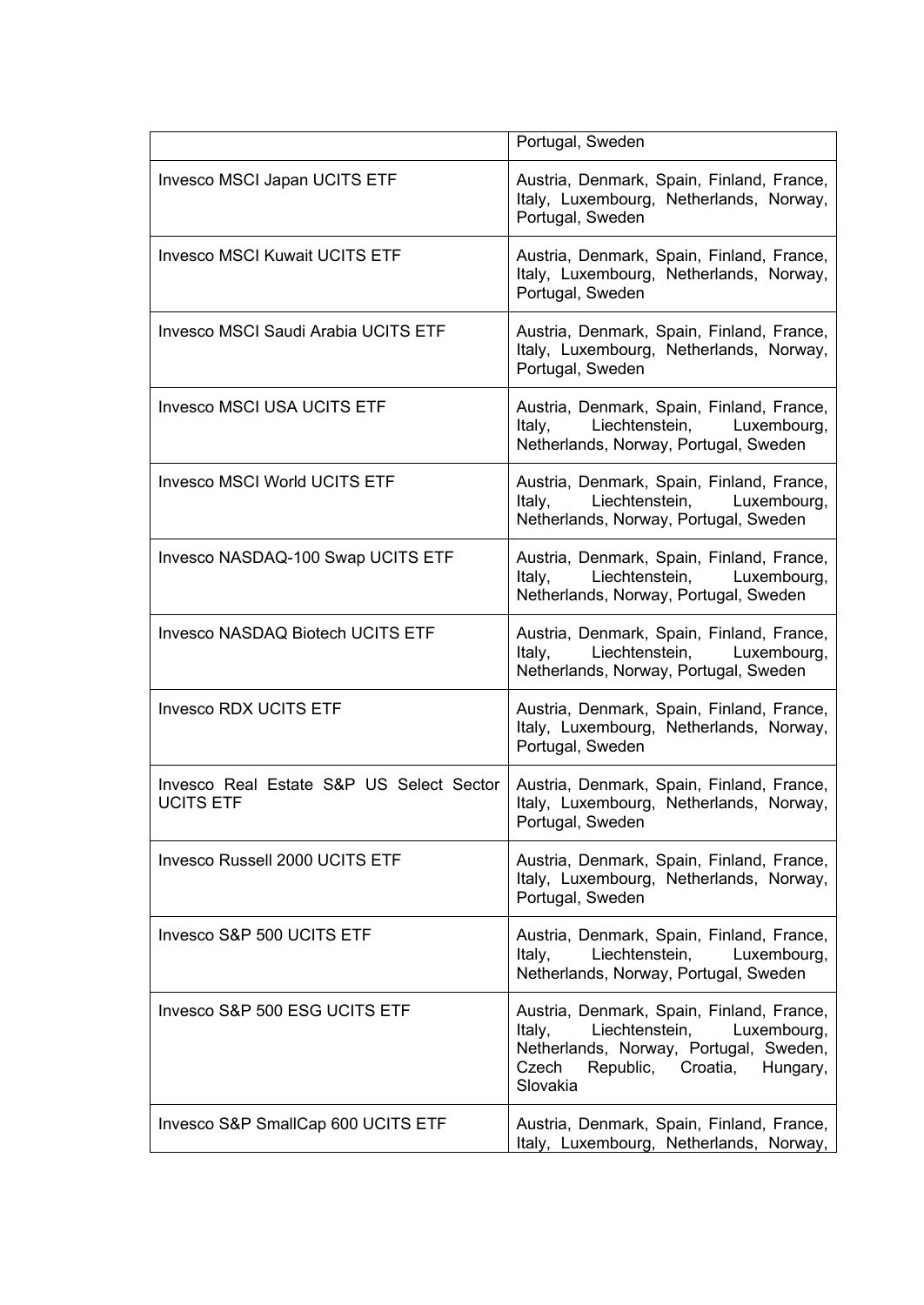|                                                                                           | Portugal, Sweden                                                                                         |
|-------------------------------------------------------------------------------------------|----------------------------------------------------------------------------------------------------------|
| Optimised<br>Invesco STOXX Europe 600<br>Automobiles & Parts UCITS ETF                    | Austria, Denmark, Spain, Finland, France,<br>Italy, Luxembourg, Netherlands, Norway,<br>Portugal, Sweden |
| Invesco STOXX Europe 600 Optimised Banks<br><b>UCITS ETF</b>                              | Austria, Denmark, Spain, Finland, France,<br>Italy, Luxembourg, Netherlands, Norway,<br>Portugal, Sweden |
| Invesco STOXX Europe 600 Optimised Basic<br><b>Resources UCITS ETF</b>                    | Austria, Denmark, Spain, Finland, France,<br>Italy, Luxembourg, Netherlands, Norway,<br>Portugal, Sweden |
| Optimised<br>Invesco STOXX Europe<br>600<br><b>Chemicals UCITS ETF</b>                    | Austria, Denmark, Spain, Finland, France,<br>Italy, Luxembourg, Netherlands, Norway,<br>Portugal, Sweden |
| STOXX Europe 600<br>Optimised<br>Invesco<br><b>Construction &amp; Materials UCITS ETF</b> | Austria, Denmark, Spain, Finland, France,<br>Italy, Luxembourg, Netherlands, Norway,<br>Portugal, Sweden |
| Optimised<br>Invesco STOXX Europe 600<br><b>Financial Services UCITS ETF</b>              | Austria, Denmark, Spain, Finland, France,<br>Italy, Luxembourg, Netherlands, Norway,<br>Portugal, Sweden |
| Invesco STOXX Europe 600 Optimised Food &<br><b>Beverage UCITS ETF</b>                    | Austria, Denmark, Spain, Finland, France,<br>Italy, Luxembourg, Netherlands, Norway,<br>Portugal, Sweden |
| Invesco STOXX Europe 600 Optimised Health<br>Care UCITS ETF                               | Austria, Denmark, Spain, Finland, France,<br>Italy, Luxembourg, Netherlands, Norway,<br>Portugal, Sweden |
| STOXX Europe 600<br>Optimised<br>Invesco<br>Industrial Goods & Services UCITS ETF         | Austria, Denmark, Spain, Finland, France,<br>Italy, Luxembourg, Netherlands, Norway,<br>Portugal, Sweden |
| 600<br>Optimised<br>STOXX Europe<br>Invesco<br><b>Insurance UCITS ETF</b>                 | Austria, Denmark, Spain, Finland, France,<br>Italy, Luxembourg, Netherlands, Norway,<br>Portugal, Sweden |
| Invesco STOXX Europe 600 Optimised Media<br><b>UCITS ETF</b>                              | Austria, Denmark, Spain, Finland, France,<br>Italy, Luxembourg, Netherlands, Norway,<br>Portugal, Sweden |
| Invesco STOXX Europe 600 Optimised Oil &<br><b>Gas UCITS ETF</b>                          | Austria, Denmark, Spain, Finland, France,<br>Italy, Luxembourg, Netherlands, Norway,<br>Portugal, Sweden |
| STOXX Europe<br>600<br>Optimised<br>Invesco<br>Personal & Household Goods UCITS ETF       | Austria, Denmark, Spain, Finland, France,<br>Italy, Luxembourg, Netherlands, Norway,<br>Portugal, Sweden |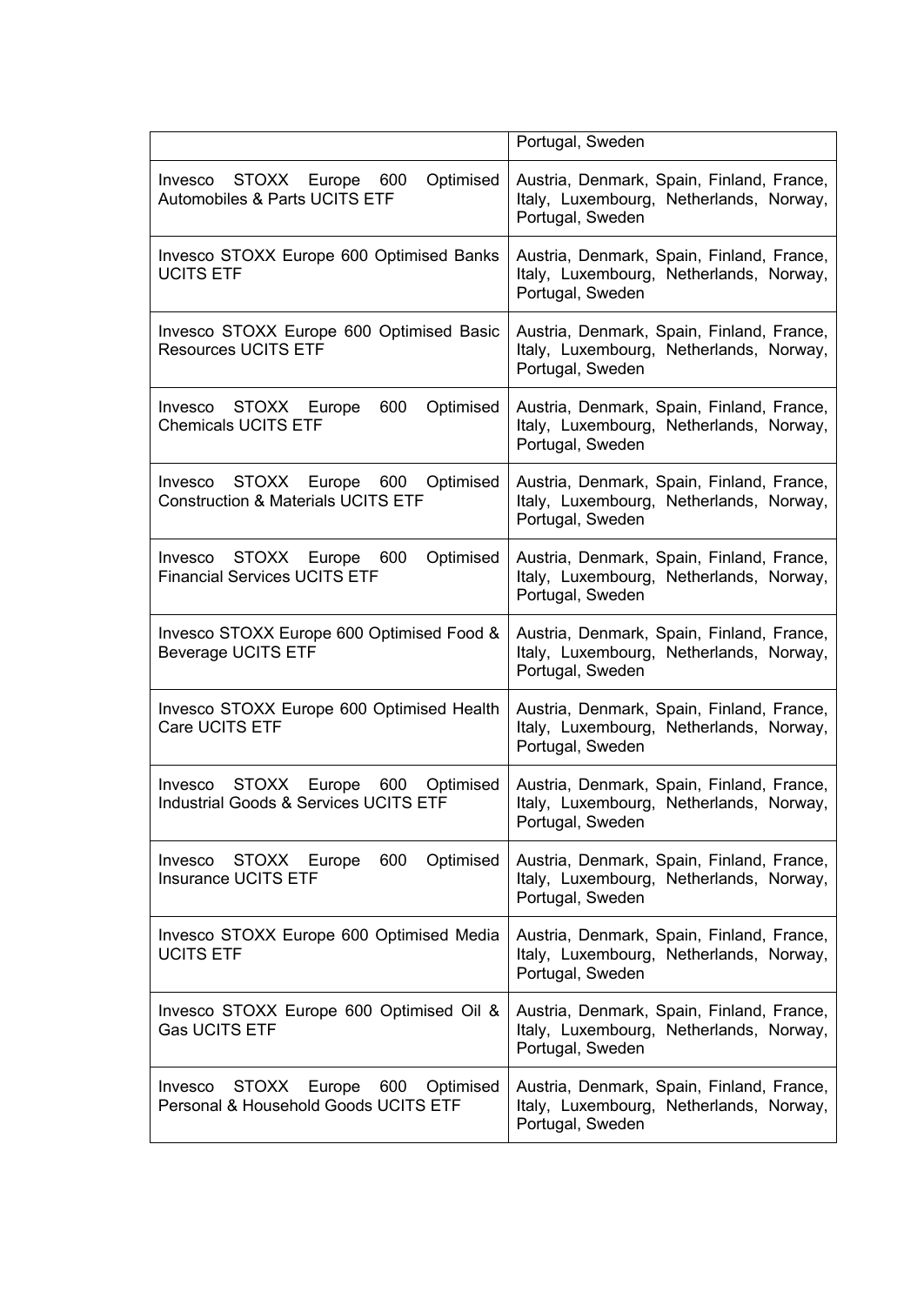| Invesco STOXX Europe 600 Optimised Retail<br><b>UCITS ETF</b>                   | Austria, Denmark, Spain, Finland, France,<br>Italy, Luxembourg, Netherlands, Norway,<br>Portugal, Sweden                      |
|---------------------------------------------------------------------------------|-------------------------------------------------------------------------------------------------------------------------------|
| 600<br>Invesco STOXX Europe<br>Optimised<br><b>Technology UCITS ETF</b>         | Austria, Denmark, Spain, Finland, France,<br>Italy, Luxembourg, Netherlands, Norway,<br>Portugal, Sweden                      |
| STOXX Europe 600<br>Optimised<br>Invesco<br><b>Telecommunications UCITS ETF</b> | Austria, Denmark, Spain, Finland, France,<br>Italy, Luxembourg, Netherlands, Norway,<br>Portugal, Sweden                      |
| Invesco STOXX Europe 600 Optimised Travel<br>& Leisure UCITS ETF                | Austria, Denmark, Spain, Finland, France,<br>Italy, Luxembourg, Netherlands, Norway,<br>Portugal, Sweden                      |
| Invesco STOXX Europe 600 Optimised Utilities<br><b>UCITS ETF</b>                | Austria, Denmark, Spain, Finland, France,<br>Italy, Luxembourg, Netherlands, Norway,<br>Portugal, Sweden                      |
| Invesco STOXX Europe 600 UCITS ETF                                              | Austria, Denmark, Spain, Finland, France,<br>Italy, Luxembourg, Netherlands, Norway,<br>Portugal, Sweden                      |
| Invesco STOXX Europe Mid 200 UCITS ETF                                          | Austria, Denmark, Spain, Finland, France,<br>Italy, Luxembourg, Netherlands, Norway,<br>Portugal, Sweden                      |
| Invesco STOXX Europe Small 200 UCITS ETF                                        | Austria, Denmark, Spain, Finland, France,<br>Italy, Luxembourg, Netherlands, Norway,<br>Portugal, Sweden                      |
| Invesco Technology S&P US Select Sector<br><b>UCITS ETF</b>                     | Austria, Denmark, Spain, Finland, France,<br>Italy, Luxembourg, Netherlands, Norway,<br>Portugal, Sweden                      |
| Tradable European Value Factor<br>Invesco<br><b>UCITS ETF</b>                   | Denmark only                                                                                                                  |
| <b>Invesco Utilities S&amp;P US Select Sector UCITS</b><br><b>ETF</b>           | Austria, Denmark, Spain, Finland, France,<br>Italy, Luxembourg, Netherlands, Norway,<br>Portugal, Sweden                      |
| Invesco S&P China A 300 Swap UCITS ETF                                          | Austria, Denmark, Spain, Finland, France,<br>Liechtenstein,<br>Italy,<br>Luxembourg,<br>Netherlands, Norway, Portugal, Sweden |
| Invesco S&P China A MidCap 500 Swap<br><b>UCITS ETF</b>                         | Austria, Denmark, Spain, Finland, France,<br>Liechtenstein,<br>Luxembourg,<br>Italy,<br>Netherlands, Norway, Portugal, Sweden |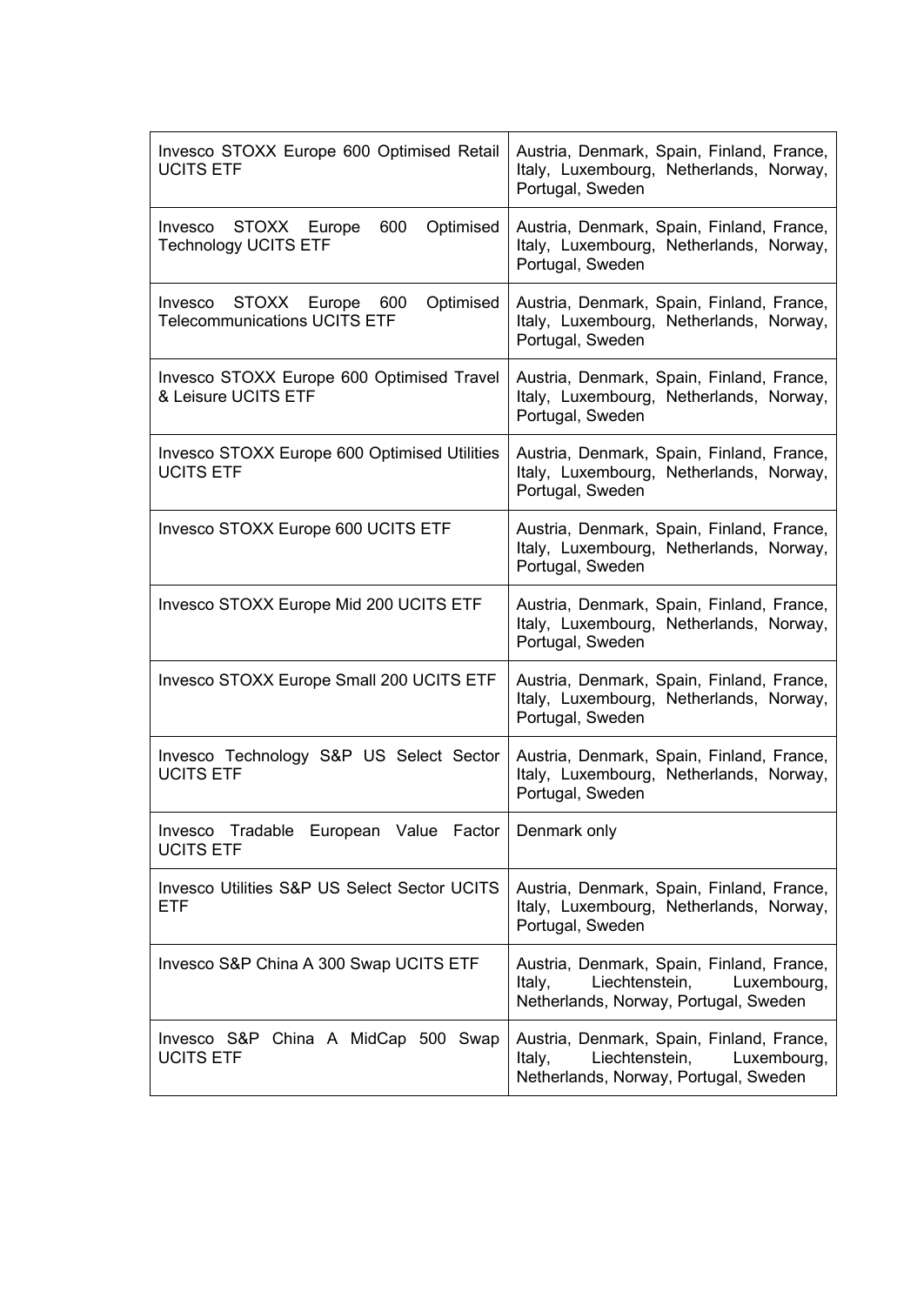# **2 Exchange and Repurchase of Shares**

Exchange and repurchase requests for Shares is outlined in the sections entitled "Share Dealing on the Primary Market" and "Share Dealing on the Secondary Market".

### **3 Documents, Notices and Information on Investor Rights**

The following information and/or documentation is available from the Company at Ground Floor, 2 Cumberland Place, Fenian Street, Dublin 2 or from the facilities agents outlined in Schedule 1:

- The Constitution of the Company
- the Prospectus, including any Supplement and/or annex/addendum thereto
- the Key Investor Information Documents, including any relevant translation thereof
- the latest published annual report and semi-annual report
- notices to Shareholders

Information on how Shareholder complaints are dealt with and how Shareholders exercise their rights arising from their investment is available from the Manager.

## **4 Publication of Prices**

The sale and purchase prices of shares are available from the Administrator and at etf.invesco.com.

### **5 Taxation**

The taxation of income for investors varies considerably in each EEA Member State. Investors are therefore advised to carefully consider their tax position and contact their personal tax advisors.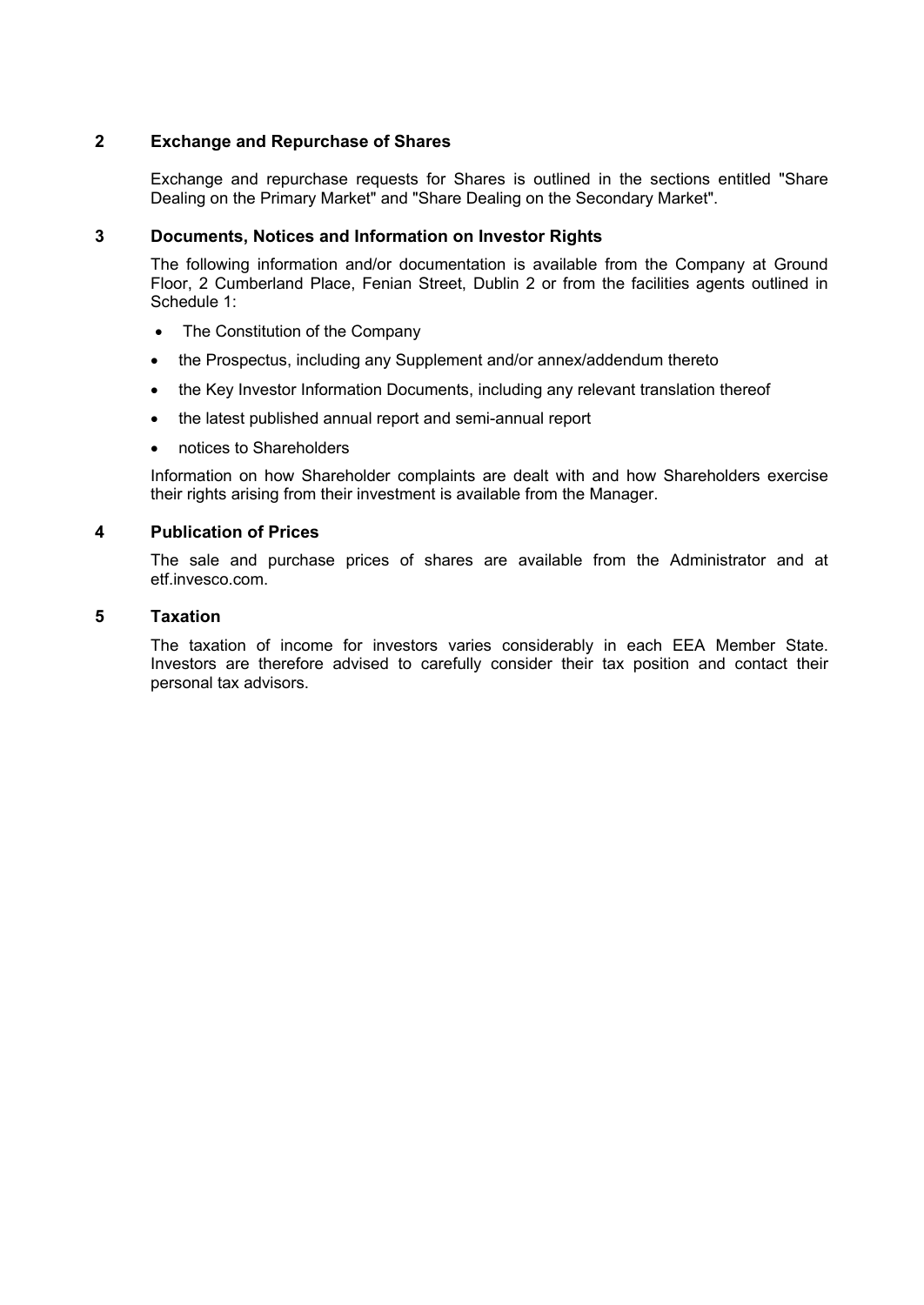# **SCHEDULE 1**

| <b>Member State</b>   | <b>Facilities Agent</b>                                                                                                                                | <b>Contact and Address</b>                                                                            |
|-----------------------|--------------------------------------------------------------------------------------------------------------------------------------------------------|-------------------------------------------------------------------------------------------------------|
| Austria               | Erste Bank der oesterreichischen<br>Sparkassen AG                                                                                                      | foreignfunds0540@erstebank.at<br>Am Belvedere 1, 1100 Wien                                            |
| Belgium               | Caceis Belgium SA                                                                                                                                      | legal.be@caceis.com<br>B - 1000 Brussels, Avenue du Port<br>86 C b320                                 |
| Croatia               | Management<br>Invesco Asset<br>Deutschland<br>GmbH,<br>acting<br>through its Austrian<br>Branch,<br>Invesco Asset<br>Management<br>Osterreich          | info@vie.invesco.com<br>$16-18$ ,<br>1010<br>Rotenturmstrasse<br>Vienna, Austria                      |
| <b>Czech Republic</b> | Asset<br>Management<br>Invesco<br>GmbH,<br>acting<br>Deutschland<br>through<br>its Austrian<br>Branch,<br>Invesco<br>Asset<br>Management<br>Osterreich | info@vie.invesco.com<br>$16-18,$<br>1010<br>Rotenturmstrasse<br>Vienna, Austria                       |
| <b>Denmark</b>        | <b>StockRate Asset Management</b>                                                                                                                      | td@stockrate.dk<br>Praça Marquês de Pombal, 3A-3°<br>1250-161 Lisbon                                  |
| Finland               | Invesco Investment Management<br>Limited                                                                                                               | legaletf@invesco.com<br><b>Ground Floor</b><br>2 Cumberland Place<br><b>Fenian Street</b><br>Dublin 2 |
| France                | Société Générale Luxembourg                                                                                                                            | SG-French-Local-Agent-<br>Lux@socgen.com<br>28-32 Place de la gare<br>L-1616 Luxembourg               |
| Hungary               | Asset<br>Management<br><b>Invesco</b><br>Deutschland GmbH, acting<br>through its Austrian Branch,<br>Management<br>Invesco<br>Asset<br>Osterreich      | info@vie.invesco.com<br>$16-18,$<br>Rotenturmstrasse<br>1010<br>Vienna, Austria                       |
| Italy                 | Invesco Investment Management<br>Limited                                                                                                               | legaletf@invesco.com<br><b>Ground Floor</b><br>2 Cumberland Place<br><b>Fenian Street</b><br>Dublin 2 |
| Liechtenstein         | <b>LGT Bank AG</b>                                                                                                                                     | lgt.depositary-services@lgt.com<br>Herrengasse<br>12, 9490<br>Vaduz,<br>Liechtenstein                 |